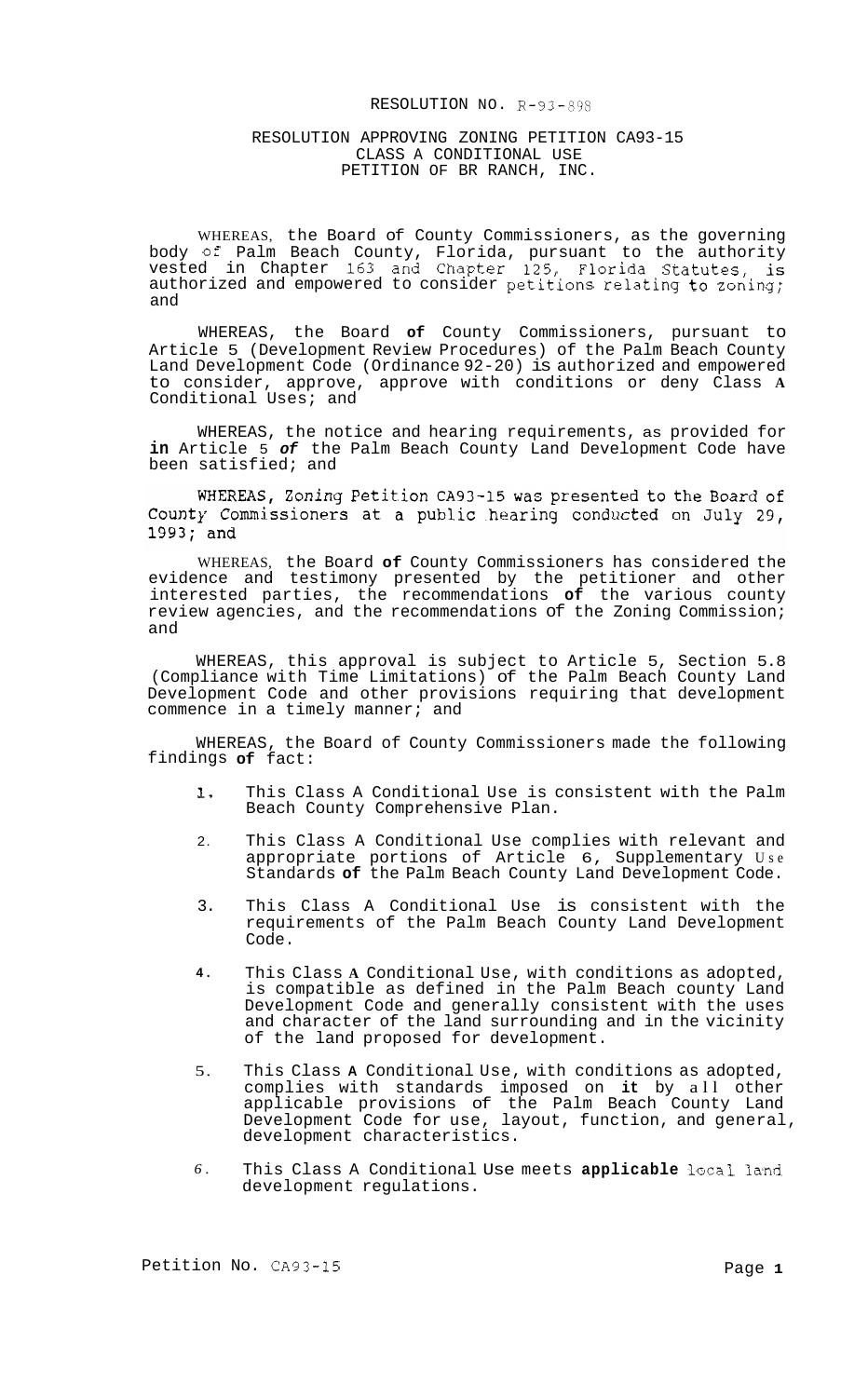- 7. This Class A Conditional Use, with conditions as adopted, minimizes adverse effects, including visual impact and intensity of the proposed use on adjacent lands.
- 8. This Class A Conditional Use has a concurrency reservation and therefore complies with Art. 11, Adequate Public Facility Standards.
- 9. This Class A Conditional Use, with conditions as adopted, minimizes environmental impacts, including but not limited to water, air, stormwater management, wildlife, vegetation, wetlands and the natural functioning of the environment.
- 10. This Class A Conditional Use, with conditions as adopted, will result in logical, timely and orderly development patterns.

WHEREAS, Article 5 of the Palm Beach County Land -Development Code requires that the action of the Board of County Commissioners be adopted by resolution.

NOW, THEREFORE, BE IT RESOLVED BY THE BOARD **OF** COUNTY COMMISSIONERS OF PALM BEACH COUNTY, FLORIDA, that Zoning Petition CA93-15, the petition of BR RANCH, INC., by: ROBERT CULPEPPER, AGENT for a **CLASS** A CONDITIONAL USE allowing a **MOTION** PICTURE PRODUCTIONS STUDIO in the Commercial Recreation (CRE) Zoning District, on a parcel **of** land legally described in EXHIBIT **A,**  attached hereto and made a part hereof, and generally located as shown on **a** vicinity sketch as indicated in EXHIBIT B, attached hereto and made a part hereof, was approved on July 29, **1993,**  subject to the conditions of approval described in EXHIBIT C, attached hereto and made a part hereof.

Commissioner Foster moved for the approval of the Resolution.

The motion was seconded by Commissioner Roberts and, upon being put **to** a vote, the vote was **as** follows:

| Mary McCarty, Chair<br>Burt Aaronson            | Aye<br>Aye           |
|-------------------------------------------------|----------------------|
| Xen Foster<br>Maude Ford Lee<br>Karen T. Marcus | Aye<br>Absent<br>Aye |
| Warren Newell<br>Carol A. Roberts               | Aye<br>A∨ه           |

The Chair thereupon declared that the resolution was duly passed and adopted this 29th day **of** July, 1993.

APPROVED AS TO FORM AND LEGAL SUFFICIENCY

BY: *Dulin avec* 

BY ITS BOARD OF COUNTY COMMISSIONERS 8E.  $BY:$ DEP

**PALM** BEACH COUNTY, FLORIDA

Petition No. CA93-15<br>Page 2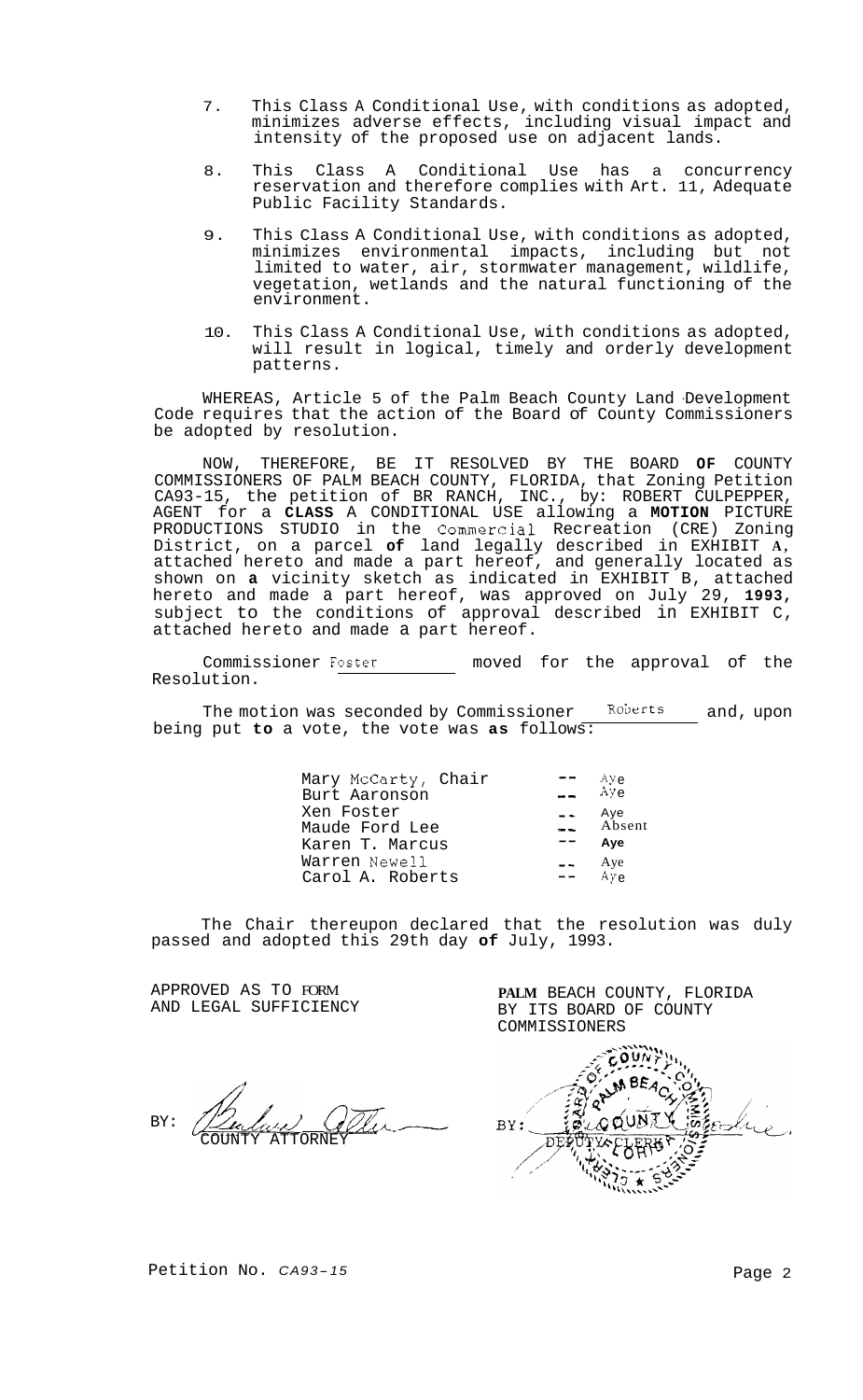#### EXHIBIT A

#### LEGAL DESCRIPTION

DESCRIPTION AND SKETCH FOR: B R RANCH

PROPERTY DESCRIPTION: A parcel of land in the South Half of the South Half<br>of Section 12, Township 41 South, Range 41 East,<br>Palm Beach County, Florida, being more particularly<br>described as follows:

described as iditions:<br>
56.35" West along the Southeast criter of said Section 12, thence North 89.<br>
56.35" West along the South line of said Section 12 (the South line of<br>
Section 12 is assumed to bear North 89.36" West a

Subject to rights of way and easements of record

Containing in all 15.00 acres.

 $\overline{1}$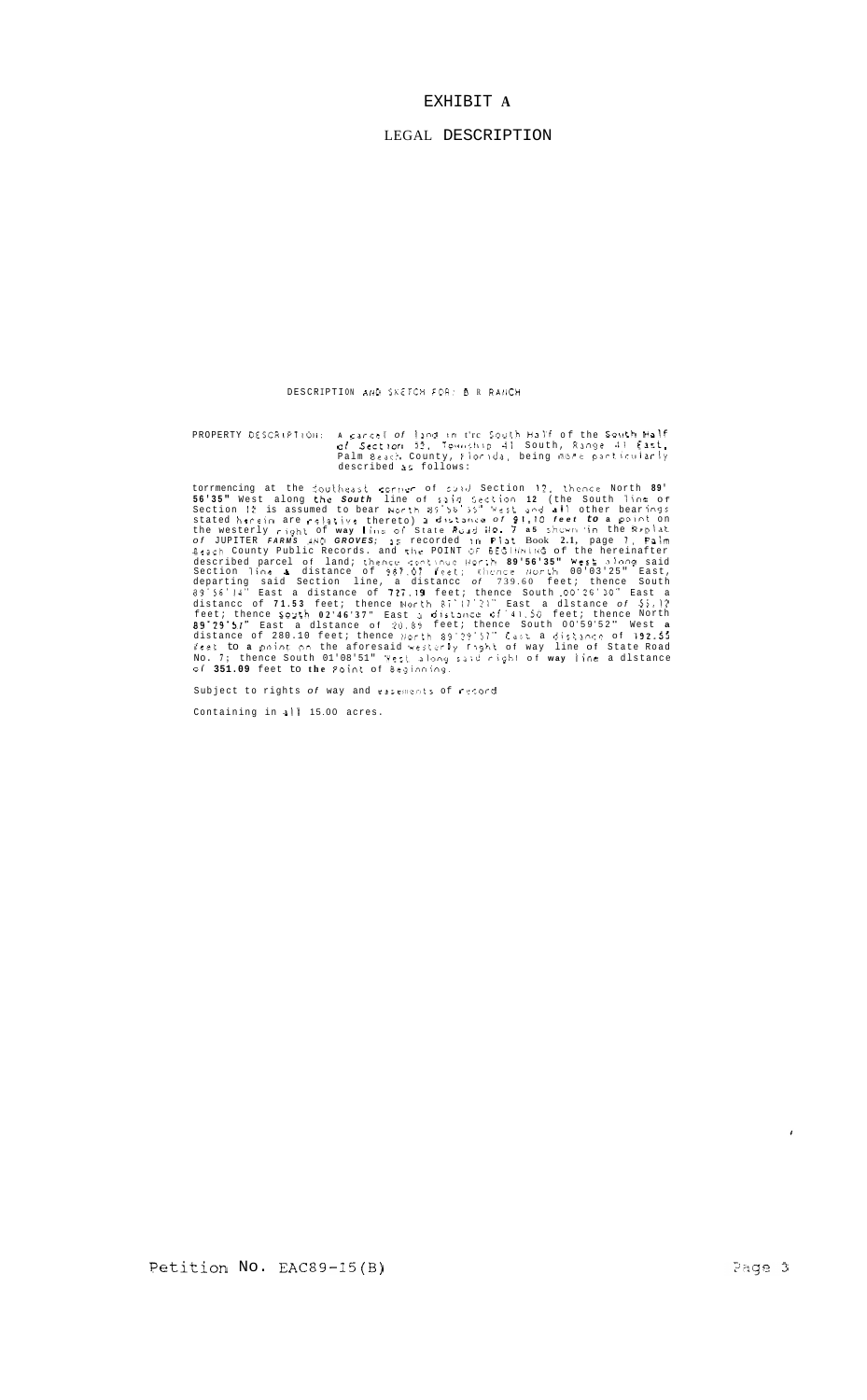## EXHIBIT B

# VICINITY SKETCH



Petition No. EAC89-15(B)

Page 4